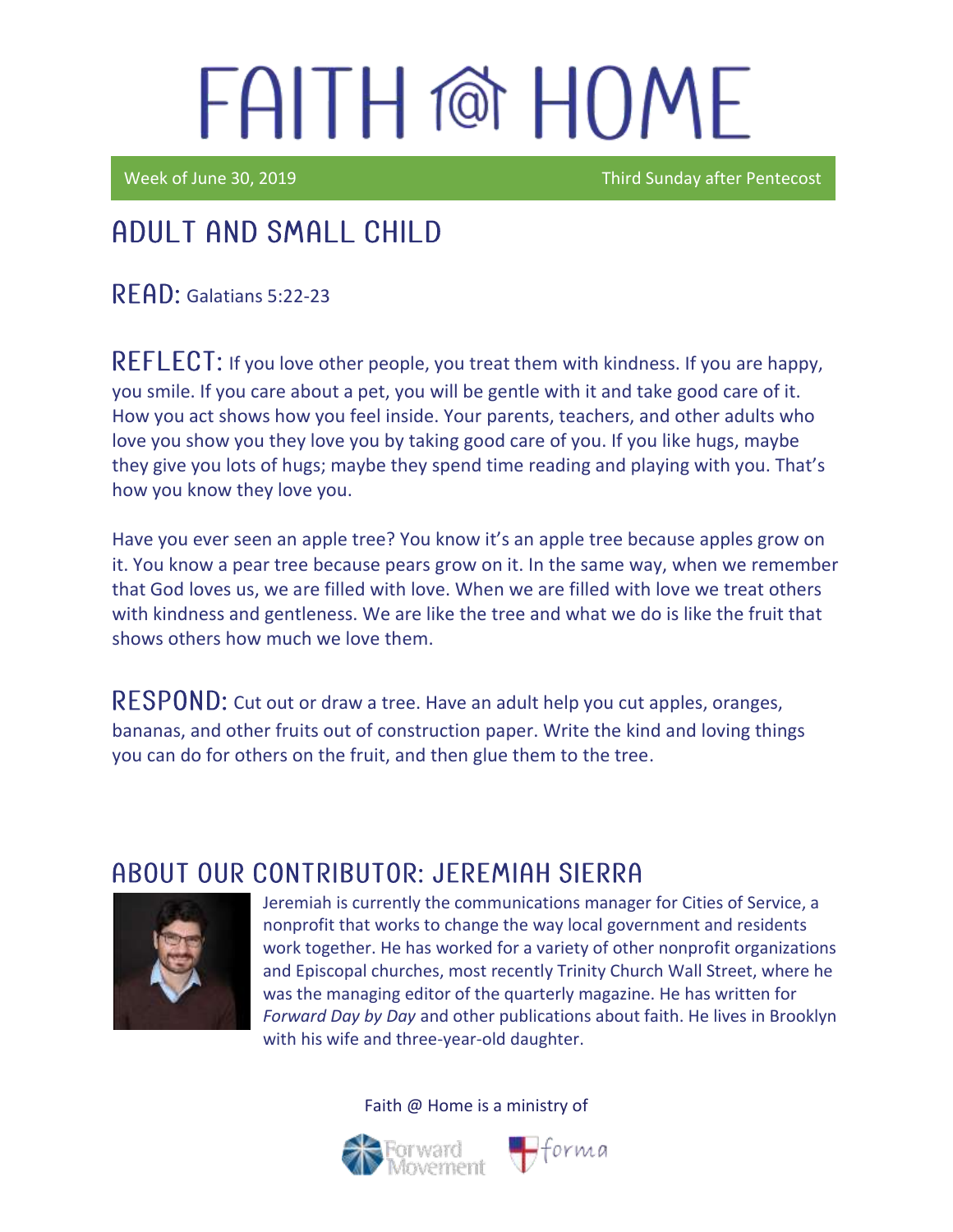# FAITH @ HOMF

Week of June 30, 2019 **Third Sunday after Pentecost** 

### Adult and elementary

READ: Galatians 5:22

REFLECT: I learned a silly song in elementary school about the fruits of the spirit. We would repeat three times the line, "The fruit of the Spirit's not a banana," and then we would sing this list of the true fruits of the Spirit. We would sing the song over and over, substituting new and wild fruits for the first part—kumquats and kiwis and cantaloupes. The hard part though was remembering all of the fruits of the Spirit. That's true not just in singing the lyrics but in our lives. It's easy to remember the fun parts of this fruits but it's harder to put them into practice, especially when it requires giving up something or changing our behavior. Sure, we love our brother or sister, but do we show that love even when he or she is being mean to us? Are we kind to people at school, even when they don't show kindness back? Are we patient with our parents, even if they are impatient with us? The fruits of the Spirit aren't easy (and they're not bananas, either), but they are gifts given to us by the Holy Spirit, and God wants us to use these gifts in our homes and schools and daily lives.

RESPOND: Take a shopping trip to the grocery store and buy fruit to fill a basket. On a sheet of paper, draw the basket of fruit with its berries, apples, oranges, bananas, or other favorites, and then label each with one of the fruits of the Spirit. Which fruit will you choose to pick from the basket? How will you practice your spiritual fruit today?

### ABOUT OUR CONTRIBUTOR: RICHELLE THOMPSON



Richelle Thompson lives in the beautiful bluegrass of Kentucky, near Cincinnati, with her husband, their two children, a horse, a cat, and two dogs. She serves as the deputy director and managing editor of Forward Movement, a ministry of the Episcopal Church and publisher of the daily devotional, *Forward Day by Day*.



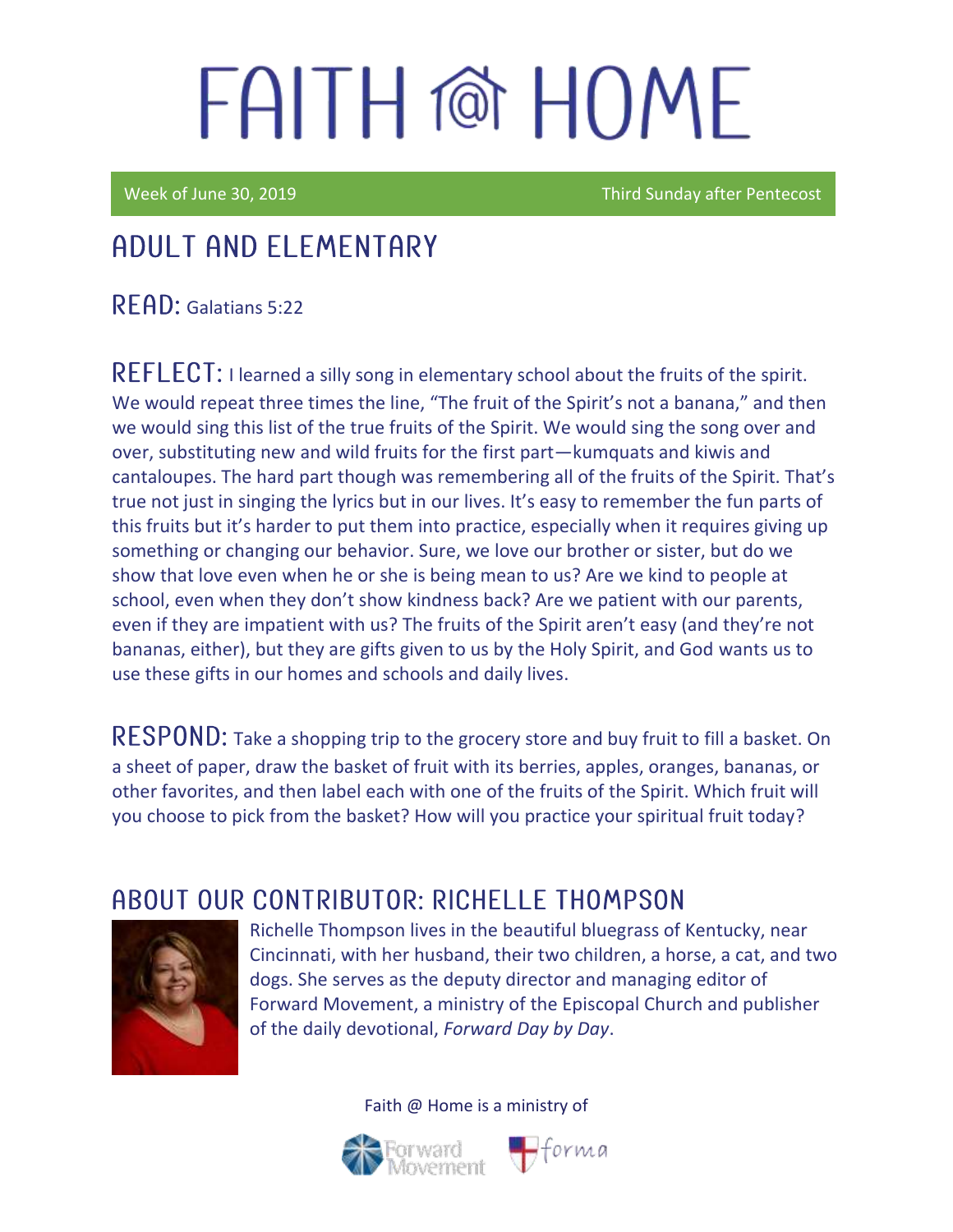### FAITH @ HOME

Week of June 30, 2019 **Third Sunday after Pentecost** Companies All and Sunday after Pentecost

### Adult and youth

 $R$  FAD: Luke 9:51-62

REFLECT: Have you ever heard the Church hymn that asks the questions "Will you come and follow *me if I but call your name? Will you go where you don't know and never be the same?"* The Summons is one of my favorite hymns, and I know most of the words and sing it loudly and proudly. But, today's Gospel lesson has me truly questioning---What is your answer to these questions? Jesus has once again charged us to follow Him, in a journey unknown, a journey that is far from being easy, a journey that goes against the status quo and societal structures. How willing am I to walk this path? Following in the footsteps of Christ calls for us to step into places where we might not have imagined that we would go. Walking in a way of love brings us into relationships with people that are different from us, or people who society has placed on the margins. As a youth minister, the youth of my parish and I would always find ourselves experiencing some of the difficulties, but also the abundance, of life and love that paves the way of Christ on our mission trips. When we left after spending a week or more at our site, we always wondered how we would bring what we learned, what we experienced back into our day-to-day lives. In today's Gospel lesson, Jesus is reminding us of just that. We are to follow Him every day of our lives. Beyond Sunday, beyond one mission trip, but our lives are all to be fulfilling and living in the mission of God.

RESPOND: Will you come and follow Christ if Christ were to call your name? This day, this week, and this summer, how will you be living a life as a disciple of Christ? How will you be following the way of our loving God? And how might others recognize it?

#### A BOUT OUR CONTRIBUTOR: CHRISTOPHER DECATUR



Christopher is a seminarian at Virginia Theological Seminary and a postulant in The Diocese of Ohio for holy orders. Prior to seminary, Chris served at Trinity Cathedral in Cleveland, OH as the Associate Minister for Children, Youth, Family, Young Adult and Campus Ministries. Chris also has served as "The Chair of The Subcommittee for Racial Reconciliation and Justice for The Standing Commission on Liturgy and Music." Chris comes from an undergraduate degree in Comparative Religion from Cleveland State University and years of studies and practicing of Early Childhood Education at both CSU and as a student at

The Catholic University of America. Chris is currently serving as The Outreach Coordinator for The Center for The Ministry of Teaching at Virginia Theological Seminary and a Catechist for Baptized for Life: An Episcopal Discipleship Initiative.